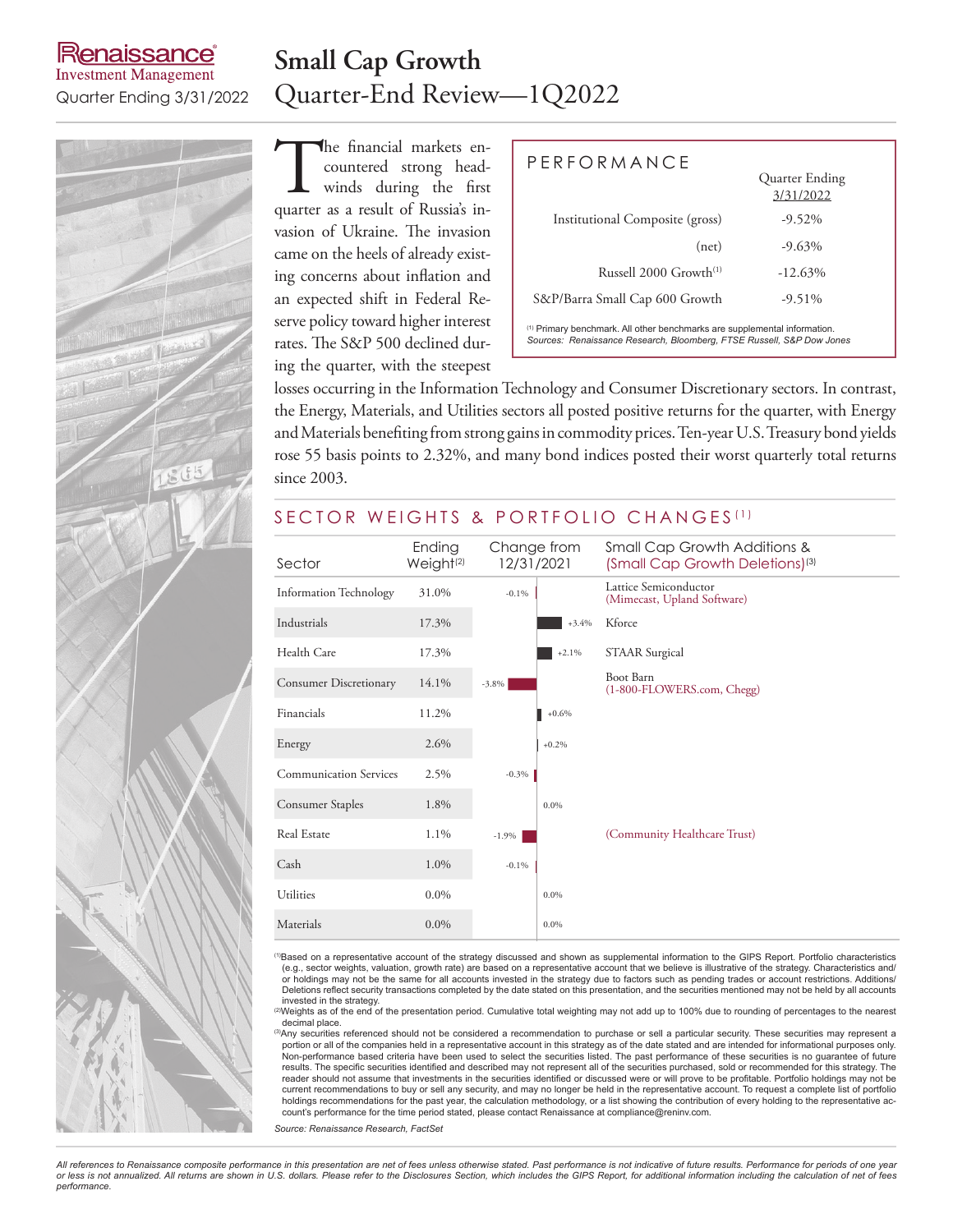#### kenaissance® **Investment Management**

## **Small Cap Growth** Quarter Ending 3/31/2022 Quarter-End Review—1Q2022

#### CONTRIBUTORS TO RETURN (1)(2)

| Ticker                                    | Company Name              | Average Weight <sup>(3)</sup> | Contribution to Return |  |  |  |
|-------------------------------------------|---------------------------|-------------------------------|------------------------|--|--|--|
| TOP FIVE CONTRIBUTORS—SMALL CAP GROWTH    |                           |                               |                        |  |  |  |
| AMPH                                      | Amphastar Pharmaceuticals | 2.30%                         | 1.03%                  |  |  |  |
| CARG                                      | CarGurus                  | 2.15%                         | 0.54%                  |  |  |  |
| <b>OAS</b>                                | Oasis Petroleum           | 2.78%                         | 0.46%                  |  |  |  |
| <b>BOOT</b>                               | Boot Barn                 | 0.86%                         | $0.41\%$               |  |  |  |
| <b>STAA</b>                               | <b>STAAR Surgical</b>     | 1.39%                         | 0.36%                  |  |  |  |
| BOTTOM FIVE CONTRIBUTORS—SMALL CAP GROWTH |                           |                               |                        |  |  |  |
|                                           |                           |                               |                        |  |  |  |

| <b>TREX</b> | Trex           | 1.55% | $-1.15%$  |
|-------------|----------------|-------|-----------|
| <b>BLD</b>  | TopBuild       | 2.09% | $-0.84%$  |
| FOXF        | Fox Factory    | 1.48% | $-0.83\%$ |
| <b>MTH</b>  | Meritage Homes | 1.86% | $-0.75%$  |
| <b>OPRX</b> | OptimizeRx     | 1.64% | $-0.75\%$ |

(1)Based on a representative account of the strategy discussed and shown as supplemental information to the GIPS Report. Portfolio characteristics (e.g., sector weights, valuation, growth rate) are based on a representative account that we believe is illustrative of the strategy. Characteristics and/

or holdings may not be the same for all accounts invested in the strategy due to factors such as pending trades or account restrictions.<br><sup>(2)</sup> The securities listed should not be considered a recommendation to purchase or bottom five contributors by weight to the performance of a representative account in this strategy as of the date stated and are intended for informational purposes only. The past performance of these securities is no guarantee of future results. The specific securities identified and described may<br>not represent all of the securities purchased, sold or recommended for identified or discussed were or will prove to be profitable. Portfolio holdings may not be current recommendations to buy or sell a security and may no longer be held in the representative account. To request a complete list of portfolio holdings recommendations for the past year, the calculation<br>methodology, or a list showing the contribution of every holding to the r Renaissance at compliance@reninv.com.

(3) Average weights over the presentation period

*Source: Renaissance Research, FactSet*

The Russell 2000 Growth Index and the S&P/Barra Small Cap 600 Growth Index declined during the first quarter of 2022. While the Renaissance Small Cap Growth strategy also declined, it outperformed both indices. The top performing sectors in the Russell 2000 Growth Index during the quarter were the Energy sector, which posted a solid gain, and the Materials sector which declined slightly. The worst performing sectors were Consumer Discretionary and Information Technology. The Renaissance Small Cap Growth strategy outperformance was led by stock selection in Information Technology and our underweight position and stock selection in Health Care. Stock selection in Consumer Discretionary detracted the most from our relative performance, followed by our zero weight in the Materials sector.

**Amphastar Pharmaceuticals** (AMPH), a generic drug manufacturer, contributed the most to our portfolio performance in the first quarter as recent product launches continue to drive better-than-expected sales growth. Generic epinephrine has been a key driver of growth for Amphastar as the company's main competitor is suffering from supply disruptions that aren't expected to be fully resolved until sometime in 2023. In addition, Amphastar is planning to launch three important new generic products this year that could significantly expand its revenue opportunities. **CarGurus** (CARG) was another contributor during the quarter as the company reported revenues for the fourth quarter that were 20% higher than expectations. Revenue estimates for the year were driven materially higher by the company's dealer-to-dealer and "Instant Max Cash Offer" revenues which have shown strong momentum and are expected to remain robust in 2022. We believe the company is well-positioned for sustainable

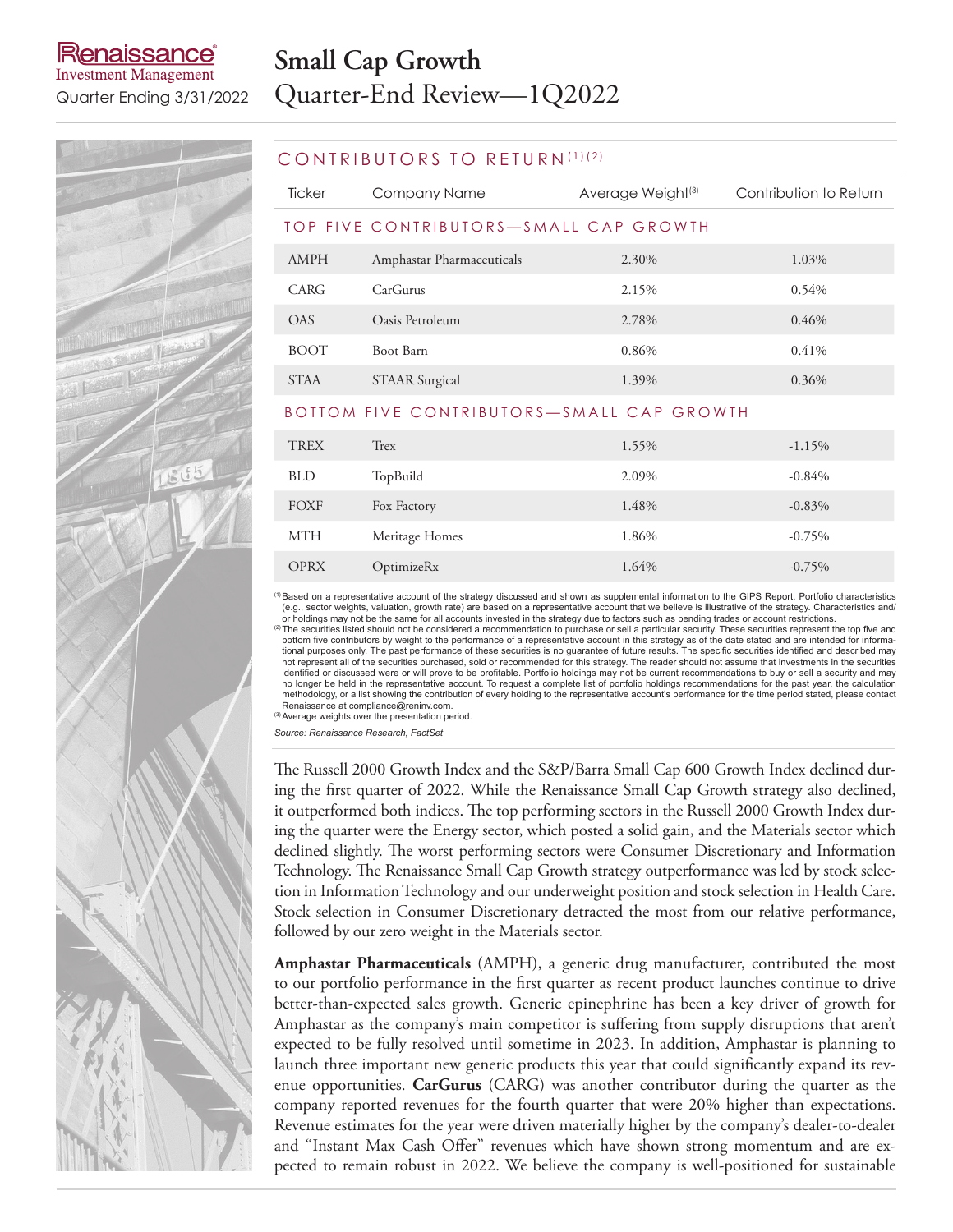### enaissance **Investment Management**

### **Small Cap Growth** Quarter Ending 3/31/2022 Quarter-End Review—1Q2022

growth due to its leadership position in car dealerships and its proven ability to generate returns for its customers.

**Trex** (TREX) and **TopBuild** (BLD) detracted the most from our performance during the quarter as rising interest rates led investors to believe that housing-related stocks will see revenues impacted negatively this year. So far, Trex, a leading provider of wood-alternative decking and railing, and TopBuild, an installer and distributor of insulation and other building products, have seen no impact on their respective businesses. However, the recent spike in mortgage rates when measured relative to the level seen six months ago was the largest in 50 years, and home affordability has decreased to the worst level seen since the Financial Crisis. As a result, we have reduced our overall exposure to the housing segment, but we continue to believe that Trex and TopBuild are high-quality franchises that will rebound once interest rates stabilize.

Trading and stock movements during the quarter led to several changes in sector weights. The Industrials, Health Care, Financials, and Energy sectors all saw their weights increase. Conversely, the Consumer Discretionary, Real Estate, Communication Services, and Information Technology sector weights declined.

**STAAR Surgical** (STAA) is a new position that we added during the quarter. The company designs and produces implantable lenses for the eye along with the surgical tools used to execute the implant procedure, offering an alternative to the laser-cornea based surgical solution for vision correction. STAAR's lenses are removable, upgradable, and provide a high quality of vision. The company's strong growth to date has been driven by sales in international markets, and at the end of March, the FDA approved the company's implantable lenses for use in the United States, which we see significantly expanding STAAR's growth opportunities.

During the quarter, we exited our position in **Mimecast** (MIME) after the company agreed to be acquired by private equity firm Primera for cash in December.

Beyond the obvious human tragedy of the invasion of Ukraine and the ensuing war, the implications of the conflict and resulting sanctions on Russia resulted in a surge in many commodities. Russia is a major exporter of oil and natural gas and a major producer of metals such as aluminum, nickel, and copper which are used in a wide variety of industrial applications. Russia is also the world's top exporter of wheat, while Ukraine is a significant exporter of both wheat and corn. Price increases in these goods are likely to exacerbate serious concerns over inflation and have undoubtedly drawn the attention of the Federal Reserve. In March, the Fed raised its benchmark federal funds rate by a quarter-percentage point to a range of between 0.25% and 0.5%, marking its first increase since 2018.

The war continues as of this writing, with the Ukrainians putting up surprisingly strong resistance. The reaction of other European nations in supplying both humanitarian assistance and military aid to Ukraine has unquestionably contributed to Ukraine's relative success in the war thus far.

We will not venture to speculate on how this conflict will be resolved, but we will acknowledge that the geopolitical landscape will likely be altered for some time. As a result, we believe it will be even more imperative in the months and years ahead to focus on high-quality investments and to employ a disciplined framework for decision making. Over our 43-year history, we have experienced a number of turbulent periods, including a number of wars (The Gulf War, The Iraq War, and The War in Afghanistan, among others), and we recognize that a long-term disciplined investment perspective leads to good results over time.

The increase in the Fed Funds rate announced by the Federal Reserve in March resulted in a new targeted range for the rate of between 0.25% and 0.5%. Officials indicated an aggressive path of further increases ahead, with rate increases coming at each of the remaining six meetings

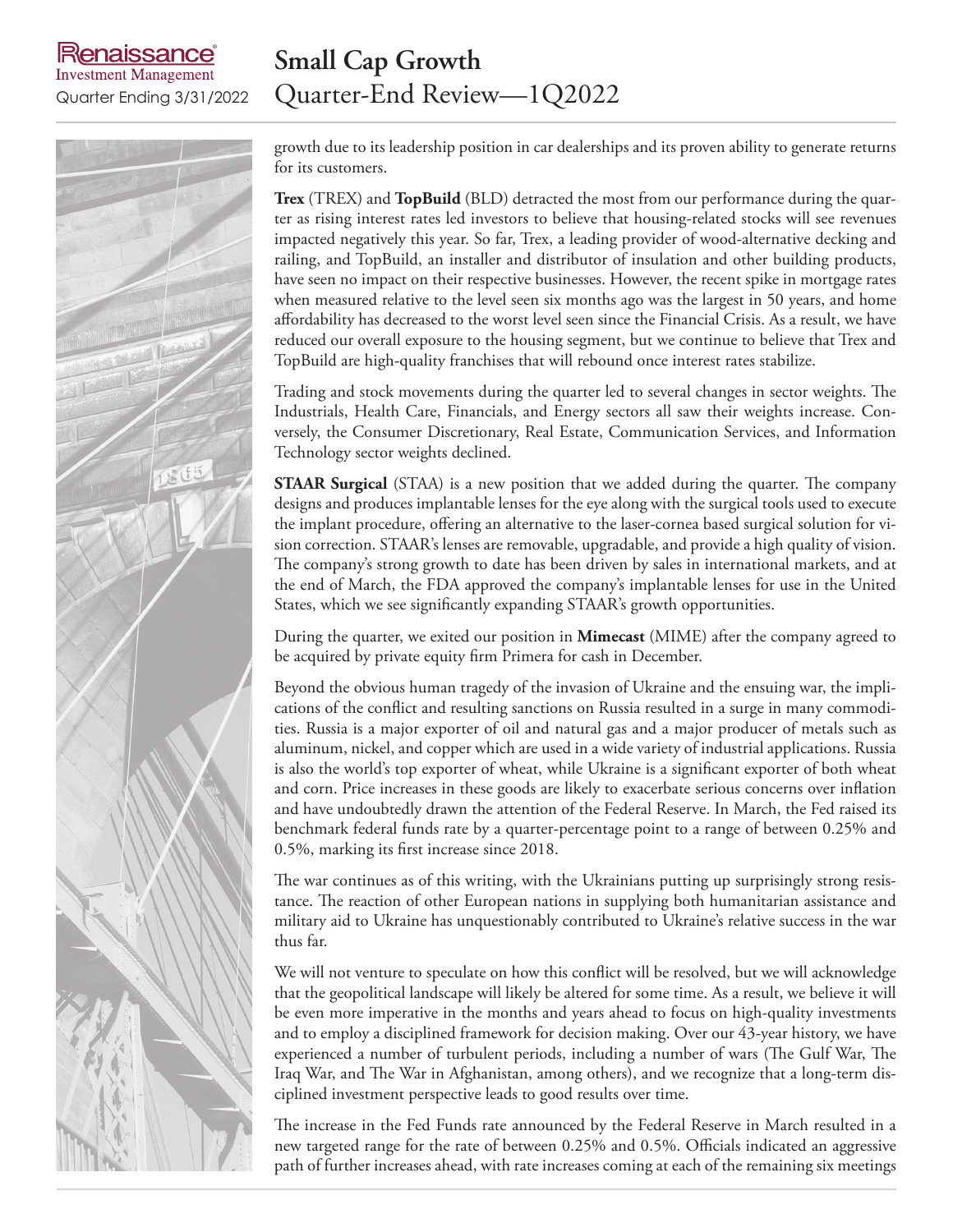### aissance **Investment Management**

### **Small Cap Growth** Quarter Ending 3/31/2022 Quarter-End Review—1Q2022

in 2022. The Fed believes that the Fed Funds rate will peak at 2.8% next year, but the current rate of inflation is well above that level. From 1960 through 2020 the Fed Funds rate averaged just over 1.2% above the rate of inflation; with the recent increase, the current Fed Funds rate is 7.4% below the rate of inflation. It seems likely that interest rates will need to move higher and inflation will need to move lower in order for the relationship between rates and inflation to return to normal levels.

While energy prices have soared in recent months, it is worth noting that the sensitivity of the overall economy to energy costs is much lower than during past energy shocks. During the oil price shocks of the late 1970s energy costs were over 10% of all personal consumption expenses, whereas in recent years, they have been about 4%. Better fuel efficiency in automobiles and more efficient industrial operations have reduced the expenses associated with the costs of oil and natural gas. While it may be of little solace at the gas pump, higher energy costs alone are not likely to derail the economy.

What has been derailed in the stock market in recent quarters has been the performance of lower quality or more speculative issues. In early 2021, aggressive growth funds such as the ARK Innovation Fund and investment vehicles such as SPACs<sup>(1)</sup> posted extraordinary returns even though many of the companies within these funds were unprofitable from an operational standpoint. Over the past year, however, the returns of more speculative issues have been generally weak even as the overall stock market has moved higher. We believe that higher quality and profitable companies will continue to perform better than speculative issues as interest rates move higher through this year.

The 13.0% correction in the S&P 500 from January 3 through March 8 was undoubtedly stressful, but it was generally in line with historical experience. From 1928 on, the stock market has experienced a price correction (drawdown) from its high at some time during every year. Even with these drawdowns, stocks over time have generated strongly positive returns that have been well above the rate of inflation.

We continue to believe that our disciplined approach to identifying high-quality, reasonably priced companies will result in good long-term investment returns over time.

(1)A special purpose acquisition company (SPAC), also known as a "blank check company", is a shell corporation listed on a stock exchange with the purpose of acquiring a private company, thus making it public without going through the traditional initial public offering process.

### D IS CLOSURES

The opinions stated in this presentation are those of Renaissance as of March 31, 2022 and are subject to change at any time due to changes in market or economic conditions.

#### GICS SECTOR INFORMATION

Sector Listing according to S&P Dow Jones data: S&P Dow Jones do not make any express or implied warranties or representations and shall have no liability whatsoever with respect to any GICS data contained herein.

#### **PERFORMANCE**

If Renaissance or benchmark performance is shown, it represents historically achieved results, and is no guarantee of future performance. All performance is shown in U.S. dollars unless otherwise stated. Future investments may be made under materially different economic conditions, in different securities and using different investment strategies and these differences may have a significant effect on the results portrayed. Each of these material market or economic conditions may or may not be repeated. Therefore, there may be sharp differences between the benchmark or Renaissance performance shown and the actual performance results achieved by any particular client. Benchmark results are shown for comparison purposes only. The benchmark presented represents unmanaged portfolios whose characteristics differ from the composite portfolios; however, they tend to represent the investment environment existing during the time periods shown. The benchmark cannot be invested in directly. The returns of the benchmark do not include any transaction costs, management fees or other costs. The holdings of the client portfolios in our composites may differ significantly from the securities that comprise the benchmark shown. The benchmark has been selected to represent what Renaissance believes is an appropriate benchmark with which to compare the composite performance.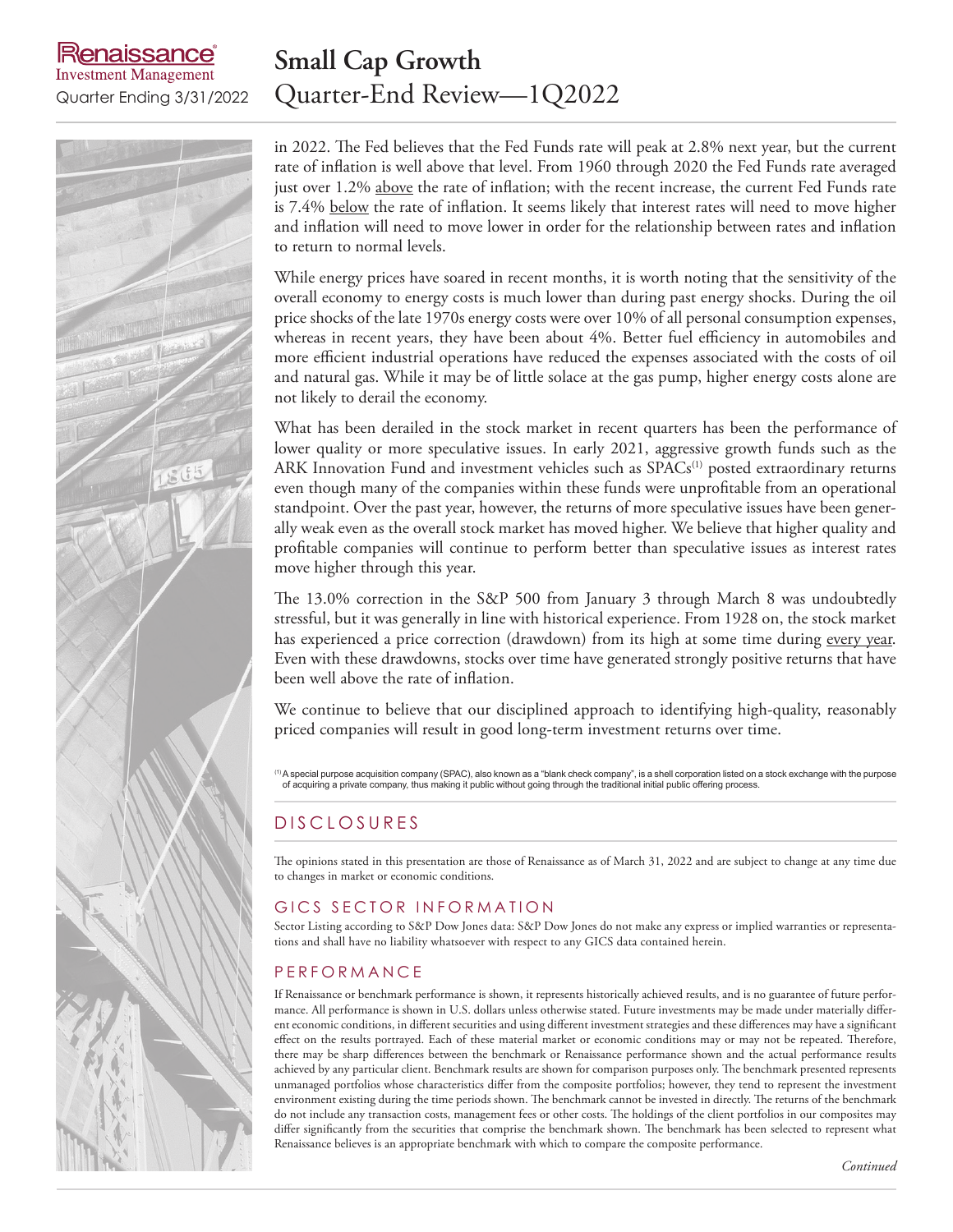### lenaissance® **Investment Management**

## **Small Cap Growth** Quarter Ending 3/31/2022 Quarter-End Review—1Q2022

The value of an investment may fall as well as rise. Please note that different types of investments involve varying degrees of risk and there can be no assurance that any specific investment will either be suitable or profitable for a client or prospective client's investment portfolio. Investor principal is not guaranteed and investors may not receive the full amount of their investment at the time of sale if asset values have fallen. No assurance can be given that an investor will not lose invested capital. Consultants supplied with these performance results are advised to use this data in accordance with SEC guidelines. The actual performance achieved by a client portfolio may be affected by a variety of factors, including the initial balance of the account, the timing and amount of any additions to or withdrawals from the portfolio, changes made to the account to reflect the specific investment needs or preferences of the client, durations and timing of participation as a RIM client, and a client portfolio's risk tolerance, investment objectives, and investment time horizon. All investments carry a certain degree of risk, including the loss of principal and are not guaranteed by the U.S. government.

#### REFERENCED INDICES

#### *(Indices are unmanaged and are not available for direct investment.)*

**Russell 2000 Growth Index—**The Russell 2000 Growth Index is composed of the smallest 2,000 of the 3,000 largest U.S. companies based on total market capitalization with higher price-to-book ratios and higher forecast growth values.

**S&P/Barra Small Cap 600 Growth Index—**The S&P/Barra Small Cap 600 Growth Index is composed of the 300 companies within the overall S&P Small Cap 600 Index that have the highest price-to-book ratios.

**S&P 500 Index**—The S&P 500 Stock Index is a market capitalization weighted index and consists of 500 stocks chosen for market size, liquidity and industry group representation.

#### RUSSELL DATA

FTSE Russell is the source and owner of the trademarks, service marks and copyrights related to the Russell Indexes. Russell® is a trademark of FTSE Russell. This presentation may contain confidential information and unauthorized use, disclosure, copying, dissemination or redistribution is strictly prohibited. This is a presentation of Renaissance Investment Management. FTSE Russell is not responsible for the formatting or configuration of this material or for any inaccuracy in Renaissance's presentation thereof.

#### S&P DATA

S&P Dow Jones is the source and owner of the trademarks, service marks and copyrights related to the S&P Indexes. S&P® is a trademark of S&P Dow Jones. This presentation may contain proprietary S&P data and unauthorized use, disclosure, copying, dissemination or redistribution is strictly prohibited. This is a presentation of Renaissance Investment Management. S&P Dow Jones is not responsible for the formatting or configuration of this material or for any inaccuracy in Renaissance's presentation thereof. This data is to be used for the recipient's internal use only.

#### STOCK REFERENCES

If securities are referenced, they should not be considered a recommendation to purchase or sell a particular security. These securities may represent a portion or all of the companies held in a representative account in this strategy as of the date stated and are intended for informational purposes only. Nonperformance-based criteria have been used to select the securities listed. The past performance of these securities is no guarantee of future results. The specific securities identified and described may not represent all of the securities purchased, sold or recommended for this strategy. The reader should not assume that investments in the securities identified or discussed were or will prove to be profitable. Portfolio holdings may not be current recommendations to buy or sell any security, and may no longer be held in the representative account. To request a complete list of portfolio holdings recommendations for the past year, the calculation methodology or a list showing the contribution of every holding to the representative account's performance for the time period stated, please contact Renaissance at compliance@reninv.com.